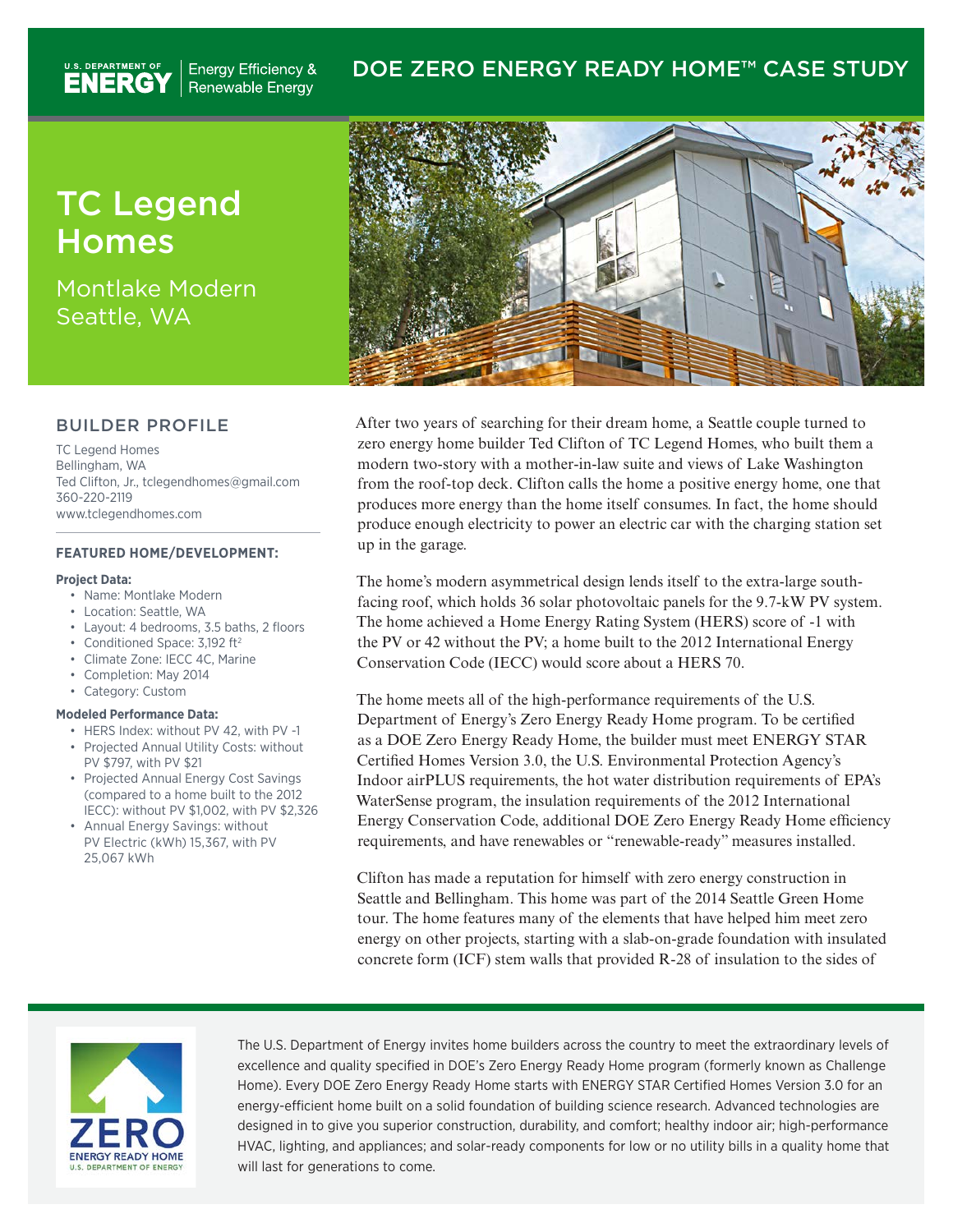### DOE ZERO ENERGY READY HOME TC Legend Homes

The structural insulated panel walls and roof came together quickly providing a sturdy, highly insulated, and airtight structure for this modern two-story home constructed in Seattle by TC Legends of Bellingham, Washington.



## **WHAT MAKES A HOME DOE ZERO ENERGY READY HOME-CERTIFIED?**



the EPA Indoor airPLUS Verification Checklist This Home

-1

#### **RENEWABLE READY** 7

meets EPA Renewable Energy-Ready Home.

the slab, while a 4-inch-thick layer of rigid high-density EPS foam under the slab provided an additional R-20 of protection from the ground below. This highly insulated slab helps retain the heat of the radiant floor heating loops installed in the ground floor slab. The concrete slab was stained, sealed, and left exposed as the first floor of the home. The second floor consists of plywood subfloor over engineered floor joists. The radiant floor loops were stapled up under the subfloor.

The walls and roof of the home were constructed of structural insulated panels (SIPs), which consist of rigid foam sandwiched between two layers of OSB. The foam adheres to the OSB and hardens during the manufacturing process, creating a strong bond and a very sturdy panel. The SIPs are cut to order in the factory, providing straight, clean, and dry walls with high shear strength that come to the site ready for quick assembly. The 6-inch-thick walls provide R-26 of insulation; no additional insulation is needed. The 12-inch-thick SIP roof panels provide an R-46 insulation value in the cathedral ceiling.

The exterior walls were clad with a pre-finished smooth fiber cement siding that installs in 4-ftx8-ft panels for a very sleek modern look. Metal Z flashing was installed between the panels to direct water out at the seams. A corrugated draining house wrap provides an additional layer of protection, serving as a weather-resistant barrier under the cladding.

The home has no attics; the SIP panels provide roof deck, support, and insulation in one product making construction of the cathedral ceilings a fast and simple process. The roof was clad with standing seam metal roofing, which is highly durable and adds to the modern appearance of the home.

SIPs provide an airtight wall because SIP walls have far fewer seams than stud walls. Even so, Clifton's crews take additional steps to ensure the airtightness of the building envelope. Where the SIP panels connect to the ICF foundation wall, Clifton uses sill seal plus two beads of SIP mastic under the SIP panel. The wall-to-floor seam is caulked all along the inside perimeter of the home, then the baseboard is installed and caulked along the top and bottom edge. Before drywalling, Clifton's crews also foam the rough openings and caulk around all the windows; foam behind all the electric boxes and caulk around them; and foam and/or caulk around the electric wires and plumbing pipes. All of the SIP seams are both caulked and taped, in addition to the tape and mudding done by the drywallers.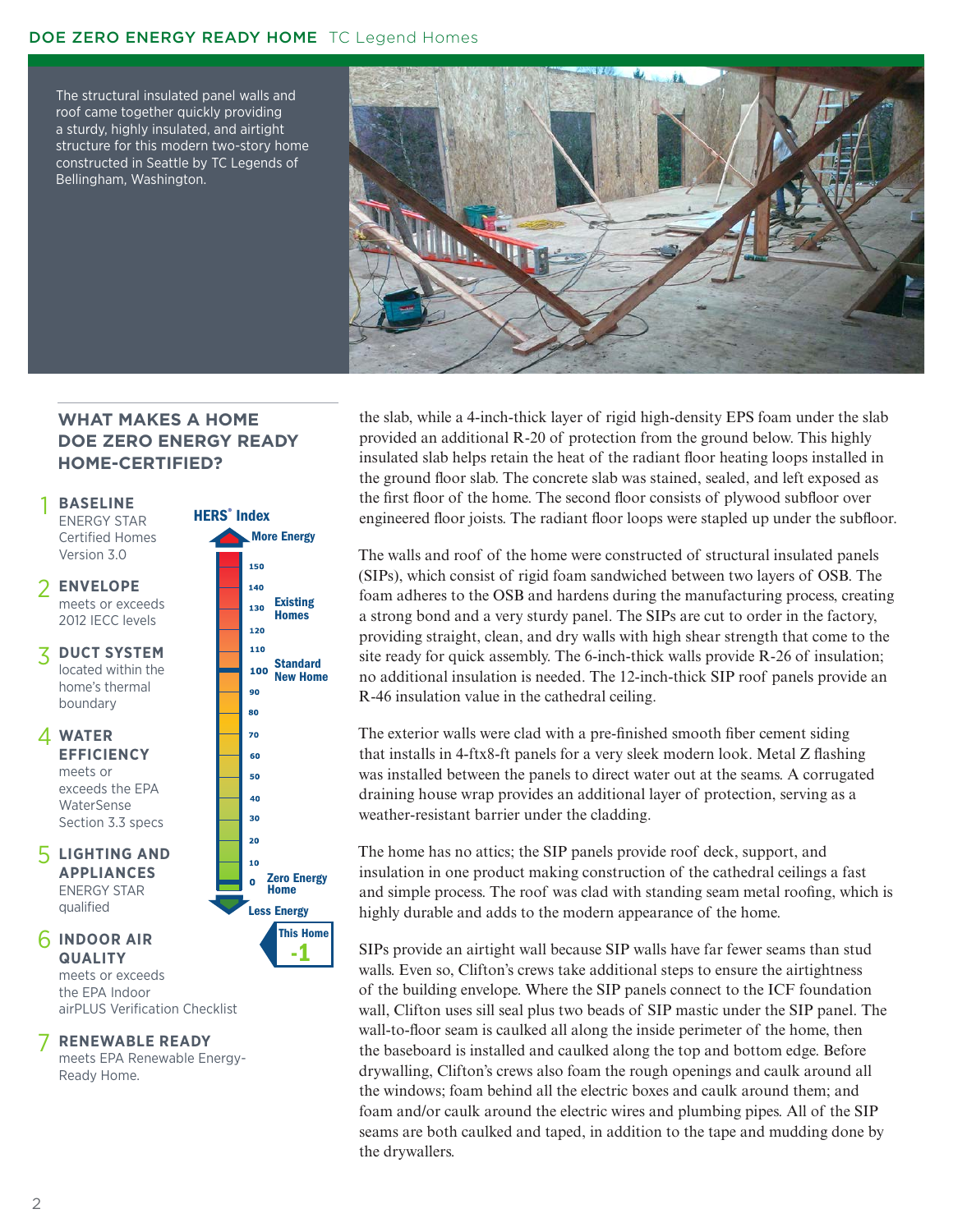### DOE ZERO ENERGY READY HOME TC Legend Homes



Large south-facing triple-pane windows keep out the cold while allowing in any available sunlight to warm the stainedconcrete thermal mass of the main floor. Radiant heating loops with hot water from an air-to-water heat pump provide radiant heat to the home. ENERGY STAR appliances, an induction cooktop, and 100% LED lighting help to keep energy usage to a minimum.

This attention to detail helps Clifton achieve a very airtight building envelope. When the Montlake home was blower door tested, the whole house showed air leakage of only 0.97 air changes per hour at 50 Pascals pressure difference (ACH 50), which is far more airtight than even the stringent 2.5 ACH 50 specified by the DOE Zero Energy Ready Home program requirements for the marine climate.

All of the heat for the home is provided by the radiant floor heating installed in the ground floor and second floor. The water for this radiant system is heated by an air-to-water heat pump, which operates at a COP of 4.5. This heat pump also preheats domestic hot-water, which is further heated in a 50-gallon electric storage water heater.

The home also benefits from passive solar heating since 80% of the windows face south, allowing any available sunlight to reach the bare concrete slab. The triplepaned windows have an excellent insulating value of U=0.097. Low-emissivity coatings help to minimize the radiant transfer of heat. The relatively high solar heat gain coefficient of 0.62 lets in any sunlight during the three-quarters of the year when the Northwest is cool and cloudy, while overhangs and deciduous trees that were retained on the lot help provide shading during the summer.

For ventilation in the airtight home, Clifton devised a balanced system that employs relatively inexpensive, quiet and efficient ENERGY STAR-rated exhaust fans, which are electronically controlled to work together to bring fresh air into the home and pull stale air out of the home. A 5.4-watt exhaust fan in the laundry room runs continuously at 30 cfm to meet ASHRAE 62.2 and is set on a motion sensor to ramp up to 110 cfm during occupancy. Outside air is ducted from the north side of the house through a HEPA filter to supply air to the home. Each bathroom has its own switch-operated exhaust fan. All ducting for the supply air is in the conditioned space, allowing it to warm up before being delivered. The air is drawn into the home passively when just the bathroom and laundry fans are operating. However, when the higher powered 400-cfm range hood fan is turned on, a 200-cfm inline fan on the fresh air intake duct turns on to pull in more air to keep house pressures balanced. This powered ventilation could also be timer operated to come on in the early morning hours during the hot summer periods to remove heat from the home and thus keep the thermal mass from overheating the inside space.

## HOME CERTIFICATIONS

DOE Zero Energy Ready Home Program, 100% commitment

Northwest ENERGY STAR Certified Homes Version 3.0

EPA Indoor airPLUS



Every DOE Zero Energy Ready Home combines a building science baseline specified by ENERGY STAR Certified Homes with advanced technologies and practices from DOE's Building America research program.